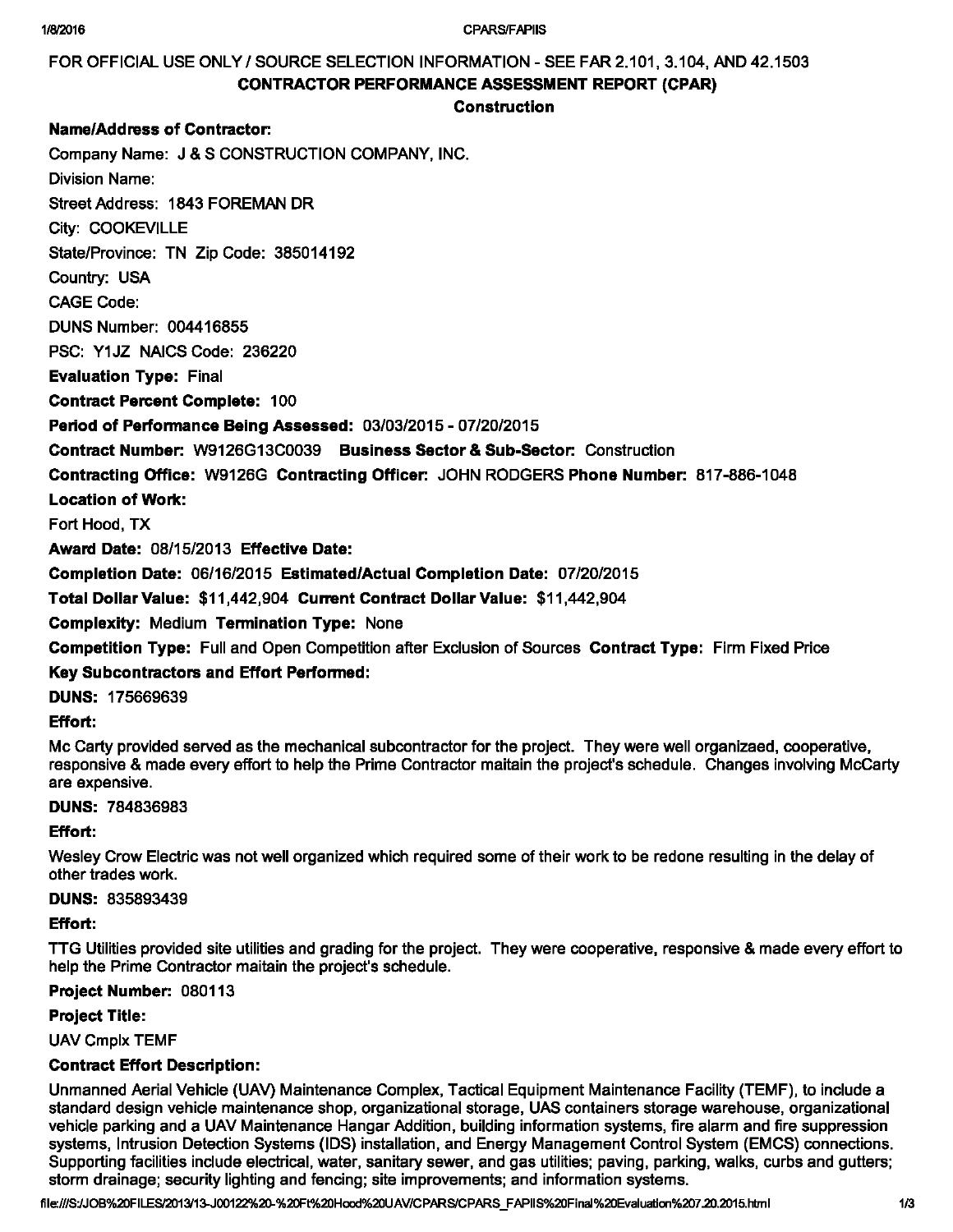# **Small Business Utilization:**

Does this contract include a subcontracting plan? No Date of last Individual Subcontracting Report (ISR) / Summary Subcontracting Report (SSR): N/A

| <b>Past Rating</b> | Rating              |
|--------------------|---------------------|
| Satisfactory       | <b>Exceptional</b>  |
| Satisfactory       | <b>Very Good</b>    |
| Satisfactory       | <b>Exceptional</b>  |
| <b>Very Good</b>   | <b>Exceptional</b>  |
| N/A                | <b>Satisfactory</b> |
| Satisfactory       | <b>Very Good</b>    |
|                    |                     |
|                    | <b>Very Good</b>    |
|                    | N/A                 |
|                    | N/A                 |
|                    |                     |

# **Variance** (Contract to Date):

Current Cost Variance (%): O Variance at Completion (%): O Current Schedule Variance (%): O

# **Assessing Official Comments:**

QUALITY: J&S's attention to detail in all aspects of construction produced a quality project. J&S was able to maintain this attention to detail & level of quality even while working hard to recover schedule that was lost initially due to procurement of the preengineered metal building.

SCHEDULE: J&S fell behind schedule due to deficiencies in its preengineered metal building subcontractor's design; however, J&S work diligently to recover their schedule by working overtime and implementing temporary measures to facilitate additional work (e.g. temporary enclosure of the building)to ensure they delivered the project to the Government by the required contract completion date.

COST CONTROL: J&S was very timely with submittal of proposals for changes and vetted its subcontractor's proposals well, making it easier for the Government to determine prices were fair & reasonable. This ultimately resulted in faster to negotiations and more timely modifications.

MANAGEMENT: J&S maintained control of its subcontractors and has not allowed subcontractor issues to become the Government's problem. J&S worked diligently to to pull its schedule back to the left which reflects very positively on its management. Furthermore, its field office communicated well with the Government's QAR & COR regarding interpretation of the contract, potential changes, and how to construct the facility to best serve the customer.

REGULATORY COMPLIANCE: J&S consistenly enforced its Storm Water Pollution Prevention Plan (SWP3) to ensure the project complied with the Texas Commission on Environmental Quality's regulations. In addition, J&S adminstrative staff utilized electronic payrolls to ensure it & its subcontractors were in compliance with the Department of Labor regulations.

OTHER AREAS: J&S Site Safety & Health Officer (SSHO) was extremely proactive & detailed in the execution of his job. He thoroughly enforced safety on the job site and addressed all of the Government's safety concerns immediately & effectively.

ADDITIONAL/OTHER: J&S has been a good partner on the project to date. They have been cooperative and timely in the adminstration of the project and their team worked hard to recover time on their schedule without sacrificing quality on the project.

# RECOMMENDATION:

Given what I know today about the contractor's ability to perform in accordance with this contract or order's most significant requirements, I would recommend them for similar requirements in the future.